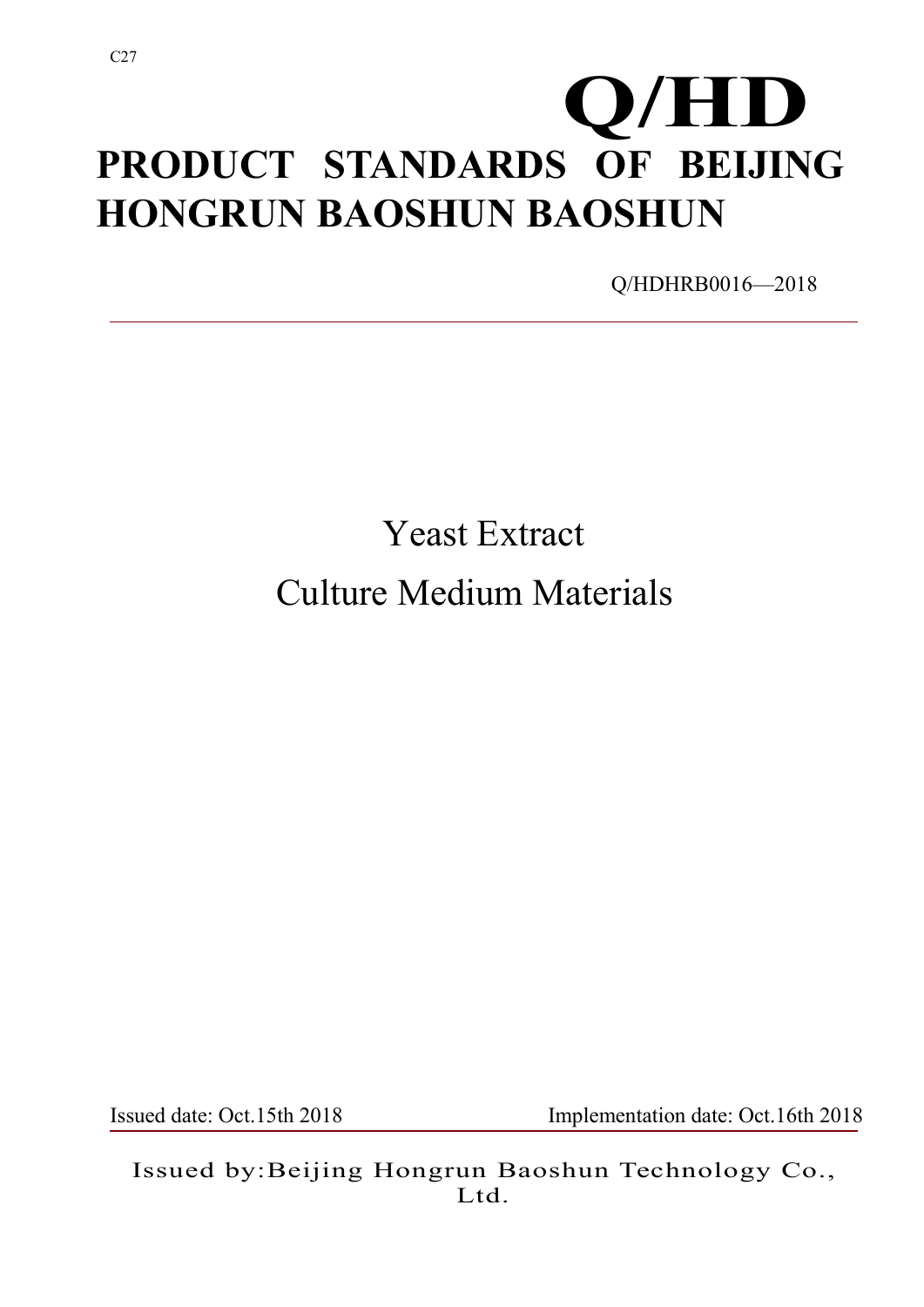### **CONTENTS**

| Introduction $\cdots$ $\cdots$ $\cdots$ $\cdots$ $\cdots$ $\cdots$ $\cdots$ $\cdots$ $\cdots$ $\cdots$ $\cdots$ $\cdots$ $\cdots$ $\cdots$ $\cdots$ $\cdots$ $\cdots$ $\cdots$ $\cdots$ $\cdots$ $\cdots$ |
|-----------------------------------------------------------------------------------------------------------------------------------------------------------------------------------------------------------|
|                                                                                                                                                                                                           |
|                                                                                                                                                                                                           |
|                                                                                                                                                                                                           |
|                                                                                                                                                                                                           |
|                                                                                                                                                                                                           |
|                                                                                                                                                                                                           |
|                                                                                                                                                                                                           |
|                                                                                                                                                                                                           |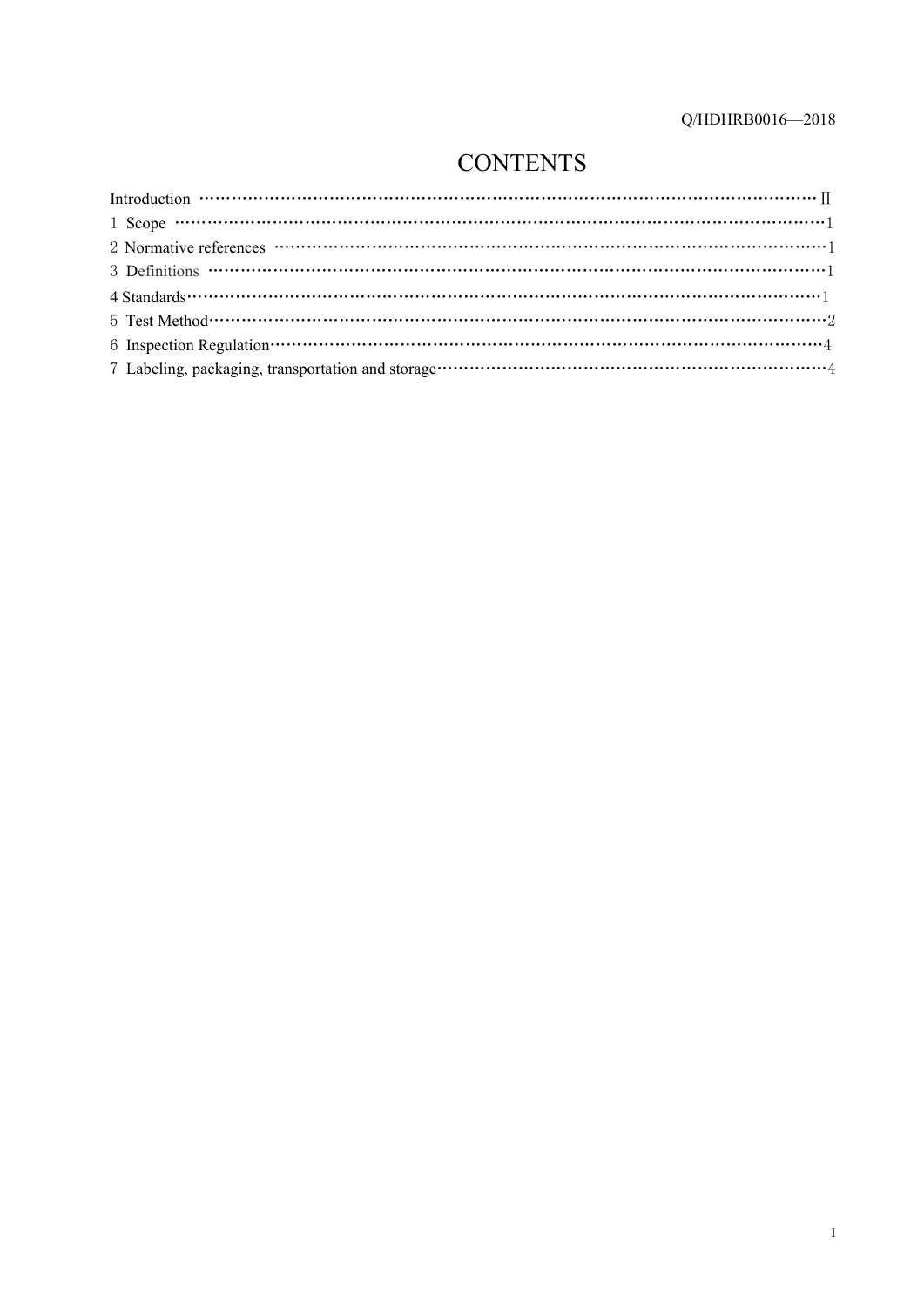### Introduction

This standard is proposed by Beijing Hongrun Baoshun Technology Co., LTD. This standard is drafted by Beijing Hongrun Baoshun Technology Co., LTD. The drafters of this standard are PU Qiangchun (Mr.), MIU Fengguang (Mr.). This standard was first issued at October 2018.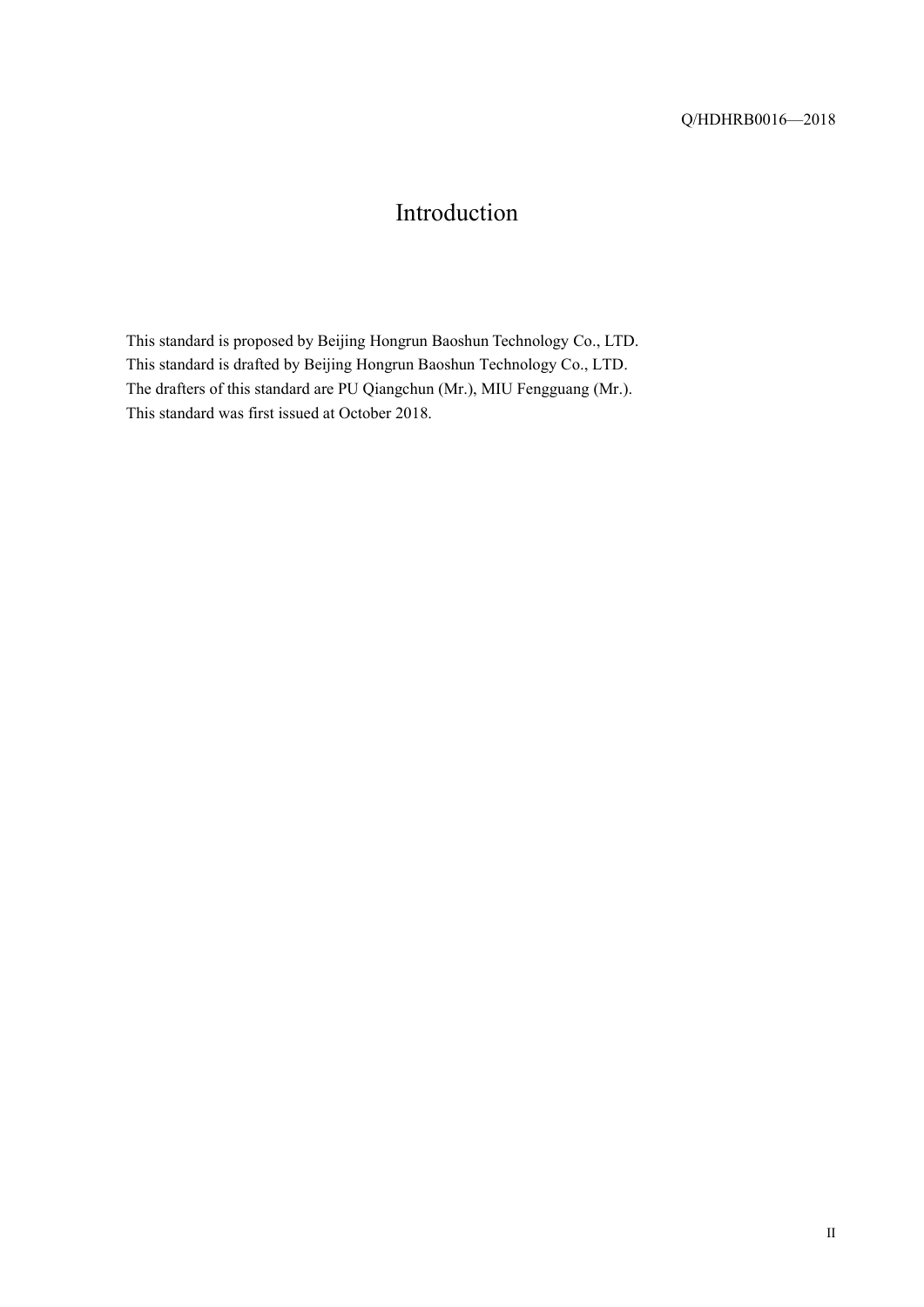## Yeast Extract

## Culture Medium Materials

#### 1 Scope

This standard specifies the requirements, test methods, inspection rules, labeling, packaging, transportation, and storage of the yeast extract of culture medium materials.

This standard is applicable to the yeast extract of culture medium materials.

#### 2 Normative references

The following documents are essential to the application of this document. For dated references, the dated version only applies to this document. For undated references, the latest version (including all amendments) applies to this document.

GB 12801-2008 General principles for safety and hygiene in the production process GB 15981-1995 Evaluation methods and standards of disinfection and sterilization effacts WS/T 232-2002 Procedures for the quality inspection of commercial microbial medium WS 233-2002 Common Criteria for biosafety in microbiology and biomedical laboratories GB 9687-1988 Hygienic standards for polyethylene molding of food packaging. Manual of new technical standards and procedures for food hygiene inspection (2004) Pharmacopoeia of the People's Republic of China (2015 edition) three Measures for supervision and administration of quantitative packaged goods measurement, the 75<sup>th</sup> order by General Administration of Quality Supervision, Inspection and Quarantine (AQSIQ)

3 Definitions

The following definitions apply to this standard.

3.1 Yeast Extract

It is the basic raw materials of the fermentation industry and various microbial medium.

Yeast extract is a paste refined by fresh beer or bread yeast were catalyzed by modern biotechnology, separated, concentrated, sprayed and dried. The production process shall comply with GB 12801-2008 and GB 15987-1995.3.2 Culture medium materials.

- 3.2 It refers to the nutrient used for the isolation, identification and preservation of microorganisms.
- 3.3 Loss on drying

It refers to all water that has evaporated from the object under 105℃. This test shall comply with the provisions ofWS/T 232-2002.

3.4 Residue

It refers to the weight of the inorganic substance left after burning the reagent to constant weight under 700-800℃.

3.5 Total nitrogen

Kjeldahl method was used to determine the total nitrogen in protein.

3.6 Amino nitrogen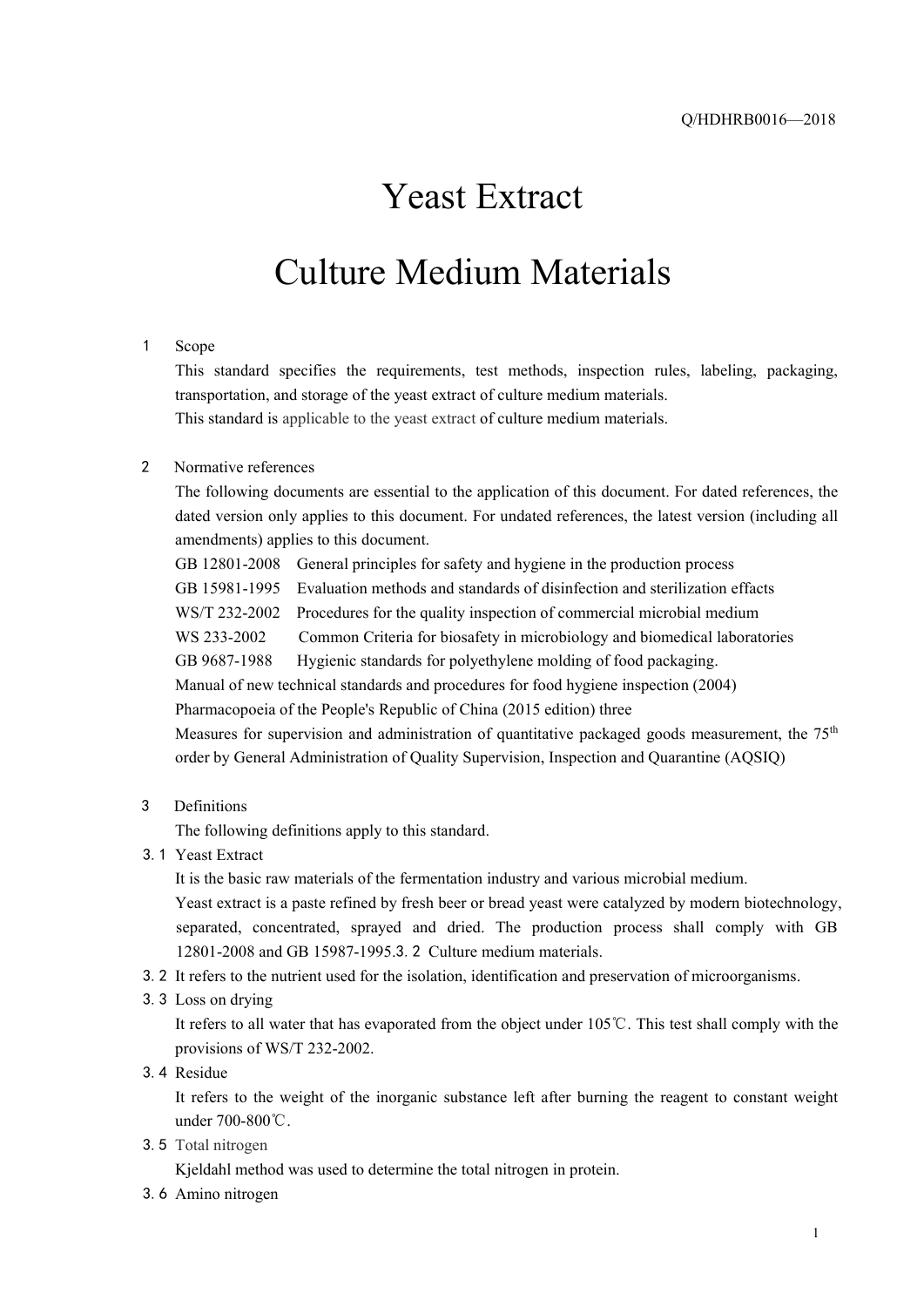It is to determine the contentof peptide of free ammonia peptide nitrogen in hydrolyzed protein. This method shows the hydrolysis degree of protein.

- 4 Requirements
- 4.1 Sensory index

It is yellow brown or tan in color and has a special smell of yeast without other odor.

4.2 Performance index

See table 1

| Description    | Requirements  |
|----------------|---------------|
| Solid content  | $\geq 60.0\%$ |
| Total nitrogen | $>6.5\%$      |
| Amino nitrogen | $\geq 2.0\%$  |

#### Table 1

4.3 Net content

The net content shall comply with the regulation of the  $75<sup>th</sup>$  order by AQSIQ. The net content of the same batch of products shall not be lower than it indicated on the label.

- 5 Test Method
- 5.1 Sampling
- 5.1.1 Sampling principle

The sample must be representative.All kinds of factors affecting the quality of samples should be considered to prevent them from being contaminated by exogenous factors, moisture absorption, being spoiled and bacterial growth.

5.1.2 Sampling tools and method

Use a spoon to take out the sample randomly three times, i.e. at beginning, in middle and at last.

- 5.2 Sensory inspection
- 5.2.1 Put 10g sample on the bright place, observe its color and appearance by eyes, smell its odor by nose.
- 5.2.2 Disssolve 2g sample in 100ml water, heat the solution and observe its solubility.
- 5.3 Detection for loss on drying
- 5.3.1 Detection criteria

This test shall comply with the WS 232-2002 common criteria for biosafety in microbiology and biomedical laboratories.

- 5.3.2 Instrument and equipment
	- a) Electric thermostatic drying oven (Temperature 105℃)
	- b) Weighting bottle (5cm)
	- c) Dryer (Contain anhydrous calcium chloride)
	- d) Electronic scales (The sensitivity is 0.001g)
	- e) Desiccant
- 5.3.3 Test method

Mix the sample evenly (if it has large particle, it should be quickly mashed into smaller particles below 2mm).Weight precisely 1g powder and put it into the flat weighting bottle dried at 105℃ to constant weight, count the loss on drying of powder according to the weight loss and sample volume. The sample shall be spread flat in the weighting bottle with the thickness no more than 5mm. The cap shall be removed and place it next to the weighting bottle, or the cap is half opened, before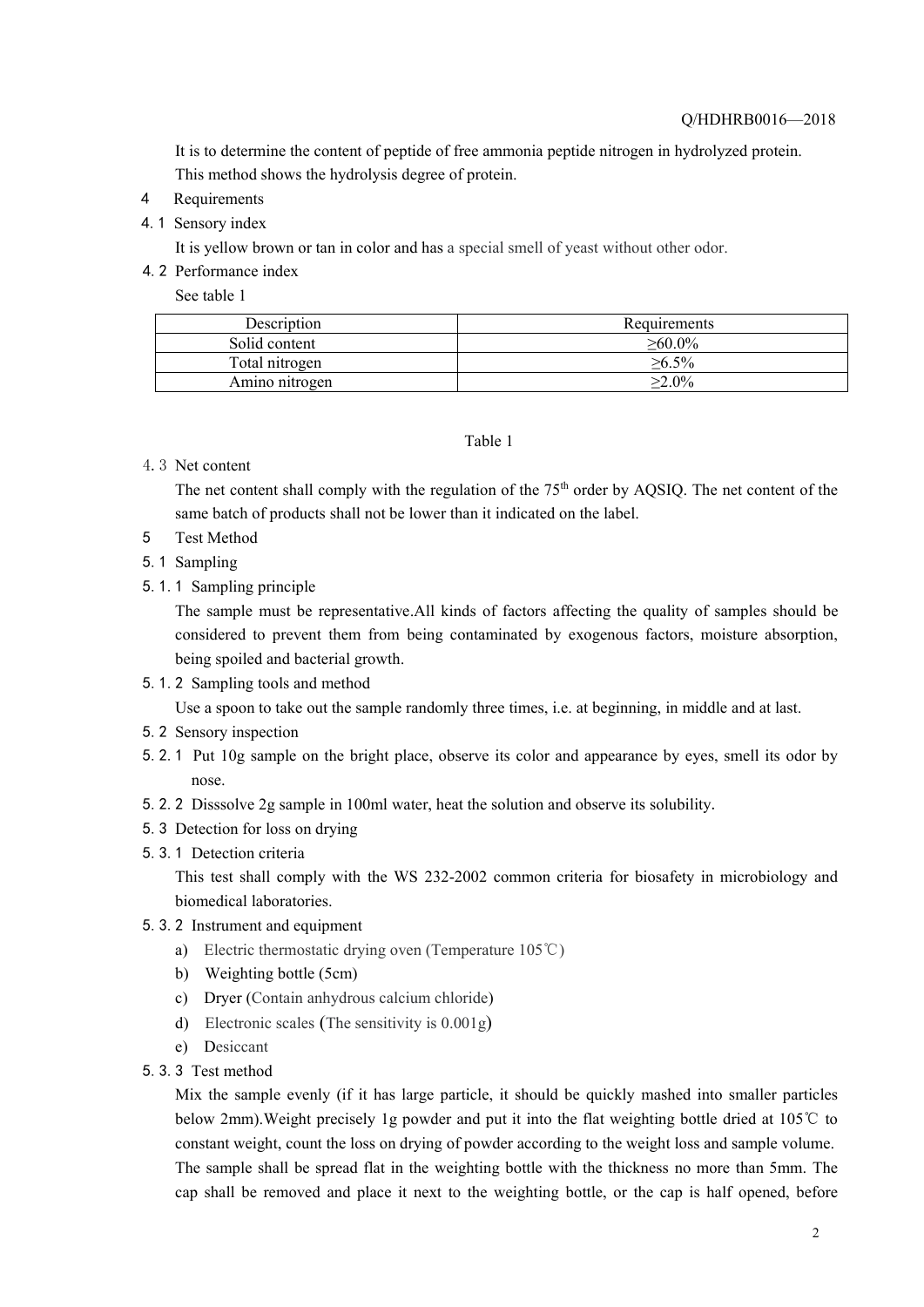#### Q/HDHRB0016—2018

putting the bottle into the drier. The cap must be put back on the bottle before taking it out. After drying, the powder shall be taken out and place it cool to room temperature, and then weight it.

- 5.4 Detection of residue
- 5.4.1 Detection criteria
	- This test shall comply with the provision of Manual of NewTechnicalStandards and Procedures for Food Hygiene Inspection (2004).
- 5.4.2 Equipment
	- a) Crucible
	- b) Electronic scales (The sensitivity is 0.001g)
	- c) Resistance furnace
	- d) Drier
- 5.4.3 Test method and result calculation

Put powder 2g into blazed crucible with constant weight, weight precisely. Heat slowly until fully carbonized and cool to room temperature; complete ashing is made at 700-800°C, move it to a dryer and cool to room temperature, weight precisely, then heat in 700-800℃ to constant weight, get it after precisely weighting.

- 5.5 Detection for total nitrogen
- 5.5.1 Detection criteria

This test shall comply with the provision of Manual of NewTechnicalStandards and Procedures for Food Hygiene Inspection (2004).=

- 5.5.2 Reagent
	- a) Potassium sulfate or anhydrous sodium sulfate
	- b) Copper sulfate powder
	- c) sulfuric acid
	- d) sodium hydroxide 40%
	- e) boric acid solution 2%
	- f) zinc granule
	- g) bromocresol green
- 5.5.3 Equipment
	- a) Kjeldahl flask 500ml
	- b) Filter cup
	- c) Nitrogen bulb
	- d) Conical flask 500ml
	- e) Condenser pipe
- 5.5.4 Test method

Take some sample powder appropriate (about 25-30mg nitrogen), weight precise, place it to 500ml dried Kjeldahl flask, then add 10g potassium sulfate (or anhydrous sodium sulfate) and 0.5g copper sulfate powder, and add slowly 20ml sulfuric acid along the wall of the bottle. Put a small funnel in the mouth of the Kjeldner flask and make the flask stand at an Angle of 45.Heat the flask slowly with the fire to keep the temperature of the solution below the boiling point. After the boiling stops and the solution becomes clear green, heat it for another 30 minutes and cool it. Add 250ml water slowly along the bottle wall, vibrate to mix, after cooling it then add 750ml 40% sodium hydroxide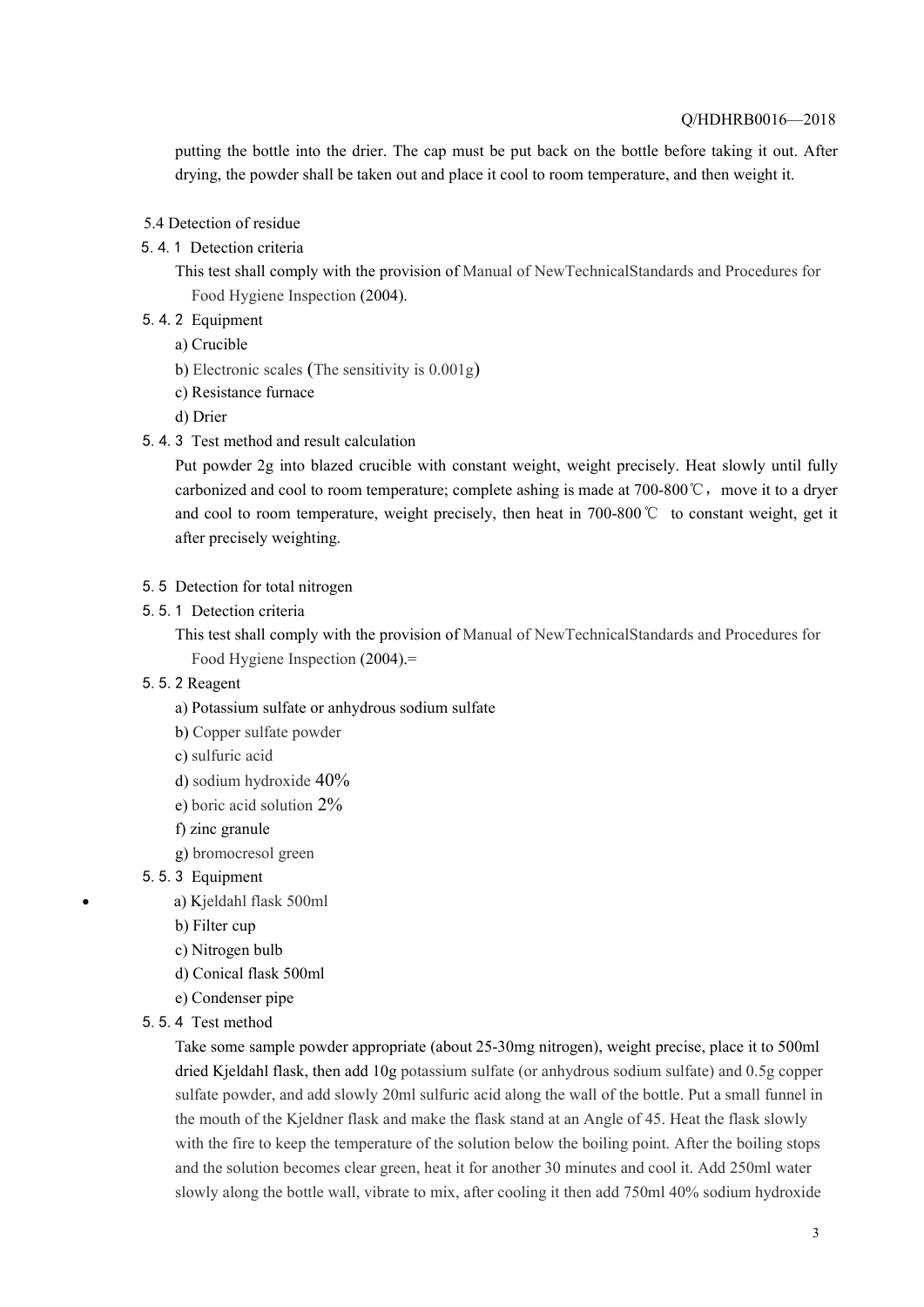#### Q/HDHRB0016—2018

solution, pay attention to make the solution flow along the wall to the bottom, form a liquid layer, add several zinc particles, connect the Kjeldner flask with the condensing tube with nitrogen ball. Add another 50ml 20% boric acid solution to 500ml conical flask and add 10 drops of methyl red-bromocresol green mix solution. Insert the bottom of condensing tube below the liquid level of boric acid solution, gently swing the Kjeldner flask to evenly mix the solution. After heating and distilling, the tip of condensing tube is taken out of the liquid level until the total volume of receiving liquid is about 250ml. Rinse the tip by steam for 1 minute, then stop distillation after rinsing it with water. The distillate is titrated with sulfuric acid titrant (0.05mol/L) until the solution changed from blue-green to grayish-purple, and the titrated results are corrected by blank test.

5.5.5 Test result

Each 1ml sulfuric acid titrant (0.05mol/L) equals 1.401mg N

- 5.6 Detection of Amino Nitrogen
- 5.6.1 Detection Criteria

This test shall comply with the provision of Pharmacopoeia of the People's Republic of China (2015 Edition) three.

- 5.6.2 Reagents and equipments
	- a) Volumetric flask 100ml
	- b) Beaker 200ml
	- c) Magnetic stirrers
	- d) Sodium Hydroxide Standard Solution 0.05N
	- e) Formaldehyde solution 36%
	- f) Microburette 10ml
	- g) Acidmeter
- 5.6.3 Test method

Put 5.0ml sample to 100ml volumetric flask, add water to the scale of it, after mixing absorb 20.0ml solution into a 200ml beaker and add 60ml water. Mix the solution with magnetic stirrer then titrate with 0.05N sodium hydroxide standard solution to pH=8.2 indicated by acidmeter.

Add 10ml formaldehyde solution, after mixing titrate with 0.05N sodium hydroxide standard solution to pH=9.2, note the number of milliliters of sodium hydroxide standard solution consumed.

At same time, take 80ml water and titrate with 0.05N sodium hydroxide standard solution to pH=8.2, add 10.0 ml formaldehyde solution, then titrate with 0.05N sodium hydroxide standard solution to pH=9.2, and the titrated results are corrected by blank test. Note the number of milliliters of sodium hydroxide standard solution consumed.

#### 5.6.4 Calculation

$$
X = \frac{(V_1 - V_2) \times N \times 0.014}{5 \times V_3/100} \times 100
$$

X -the content of amino nitrogen in sample,  $g/100ml$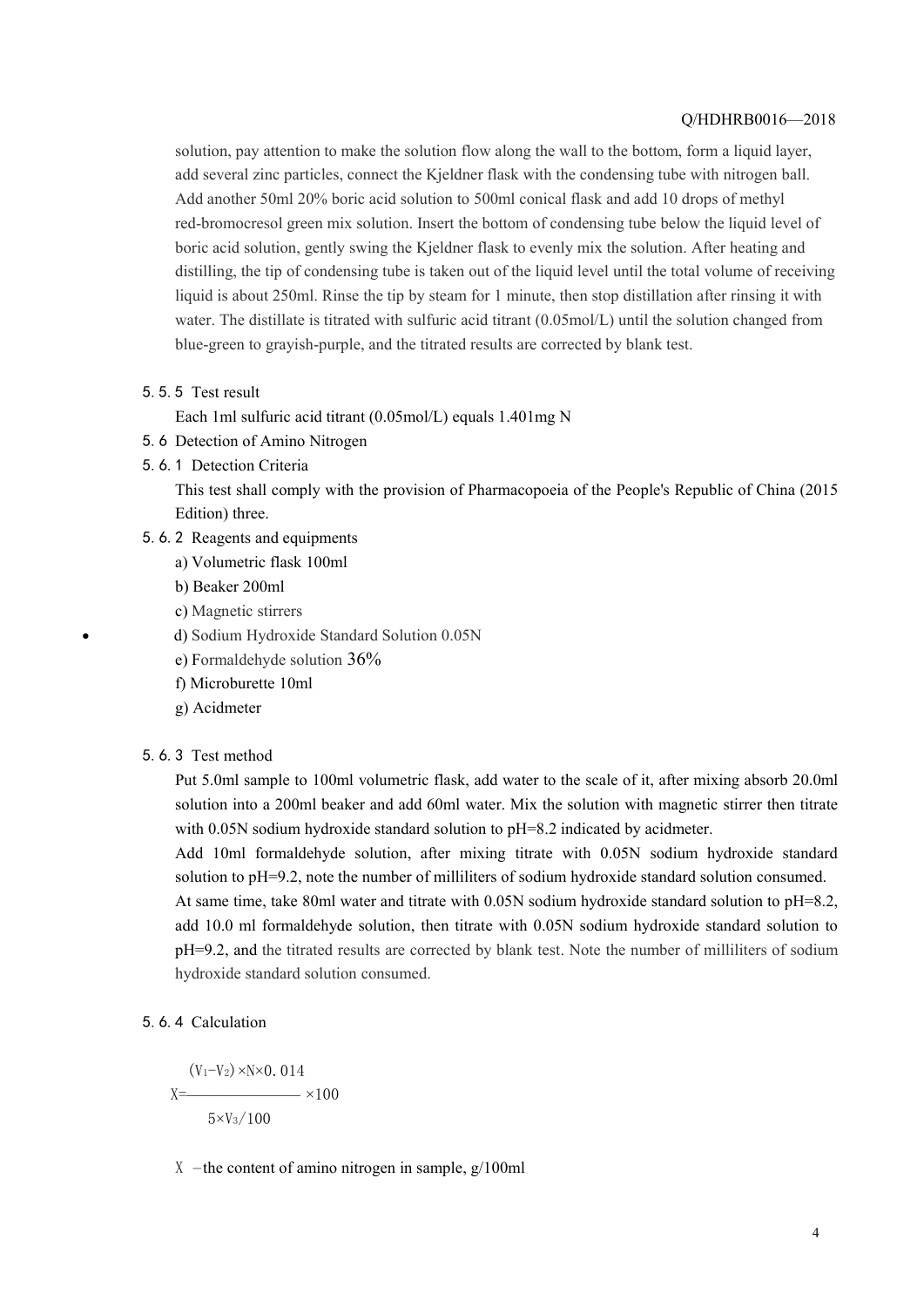- $V_1$  the volume of sodium hydroxide standard solution consumed after adding formaldehyde to sample diluent, ml
- $V_2$  the volume of sodium hydroxide standard solution consumed after adding formaldehyde to blank test, ml
- $V_3$  consume valume of sample diluent, ml
- $N -$  Equivalent concentration of sodium hydroxide standard solution
- 0.014 Grammage of nitrogen equaled with 1ml 1N sodium hydroxide standard solution
- 5.7 Determination of net content
- 5.7.1 Instrument

Balance (the sensitivity is1.0g)

5.7.2 Test method and calculation result

Weigh 5 individual portion pack goods by sensitivity balance 1.0g, deduct the quality of packing, the result is net content. Use average value.

- 6 Inspection Regulation
- 6.1 Inspection method

Product inspection shall use the way of delivery test.

- 6.2 Delivery test
- 6.2.1 Product shall be inspected batch by batch before it is delivered. Product shall be allowed to leave the factory after it passes the quality inspection.
- 6.2.2 The same batch product produced constitute a inspection batch. Each batch is sampled 300g (seperate three times, beginning, in middle and at last, 100g each time )
- 6.2.3 All items of this standard are the delivery inspection items.
- 6.3 Determination

All items of delivery inspection of product are qulified, the product of this batch are determinated qulified. Any one of item is not qualified, double sampling is allowed for reinspection. The reinspection is not qualified, the product of this batch is determinated unqualified.

- 7 Labeling, packaging, transportation and storage
- 7.1 Labeling

The product label shall indicate the follow content, Medium Culture Materials, product name, product English name, product type, company brand, the name, address of factory, instruction, executive standard, Executive Standard number, Batch Number, Certificate, net content.

- 7.2 Packaging
- 7.2.1

Product shall use non-toxic plastic bottle or food package as the inner packaging. The package materials shall comply with the regulation GB9687-1988. The packaging specification is  $250g/bottle$ , 10kg/bag or 25kg/bag.

The packaging requirements are:

a) For packing with plastic bottle, the seal must be waxed and sealed tightly with a non-toxic plastic bag

b) For packing with food package, the product must be vacuumized and sealed with capper, and then covered with food package.